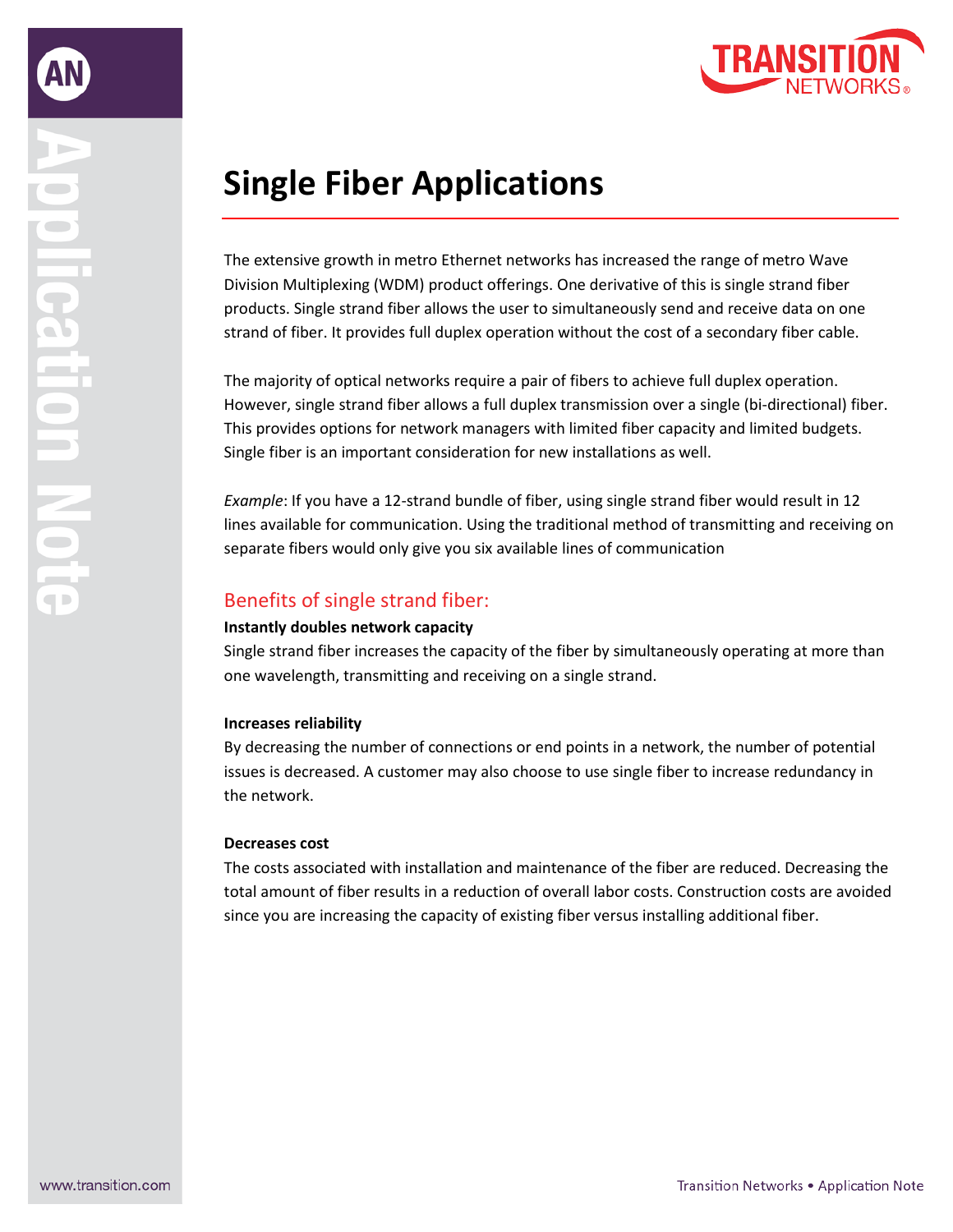



Single strand media converters from Transition Networks provide additional savings to the customer. Media converters allow customers to avoid costly equipment upgrades by converting copper signaling into fiber optic wavelengths. Customers can extend the life of copper equipment through the use of media converters.

Transition Networks bi-directional media converters allow data to be transmitted over a single strand of fiber. Deployed in pairs, these media converters transmit and receive data at different wavelengths. One converter transmits at 1310nm and the other unit transmits at 1550nm. Therefore, when selecting a pair of single fiber converters users must choose one unit that transmits at 1310nm (receives 1550nm) and one unit that transmits at 1550nm (receives 1310nm).

Single strand optics provide a viable alternative to paired fibers for full duplex communication. Whether you are looking to increase capacity or introduce redundancy to your network, single strand fiber can prove to be a cost-effective solution.

## Single Strand Fiber Media Conversion offerings from Transition Networks

Transition Networks has an extensive offering of media converters and SFP modules that support single strand fiber, including:

- Fast Ethernet
- Gigabit Ethernet
- 10/100 Bridging
- 10/100/1000 Bridging
- High Speed Serial V.35,X.2
- $\bullet$  T1/E1
- POTS
- DS3

All of these products are available in the stand-alone or Chassis card form factors (see chart below).